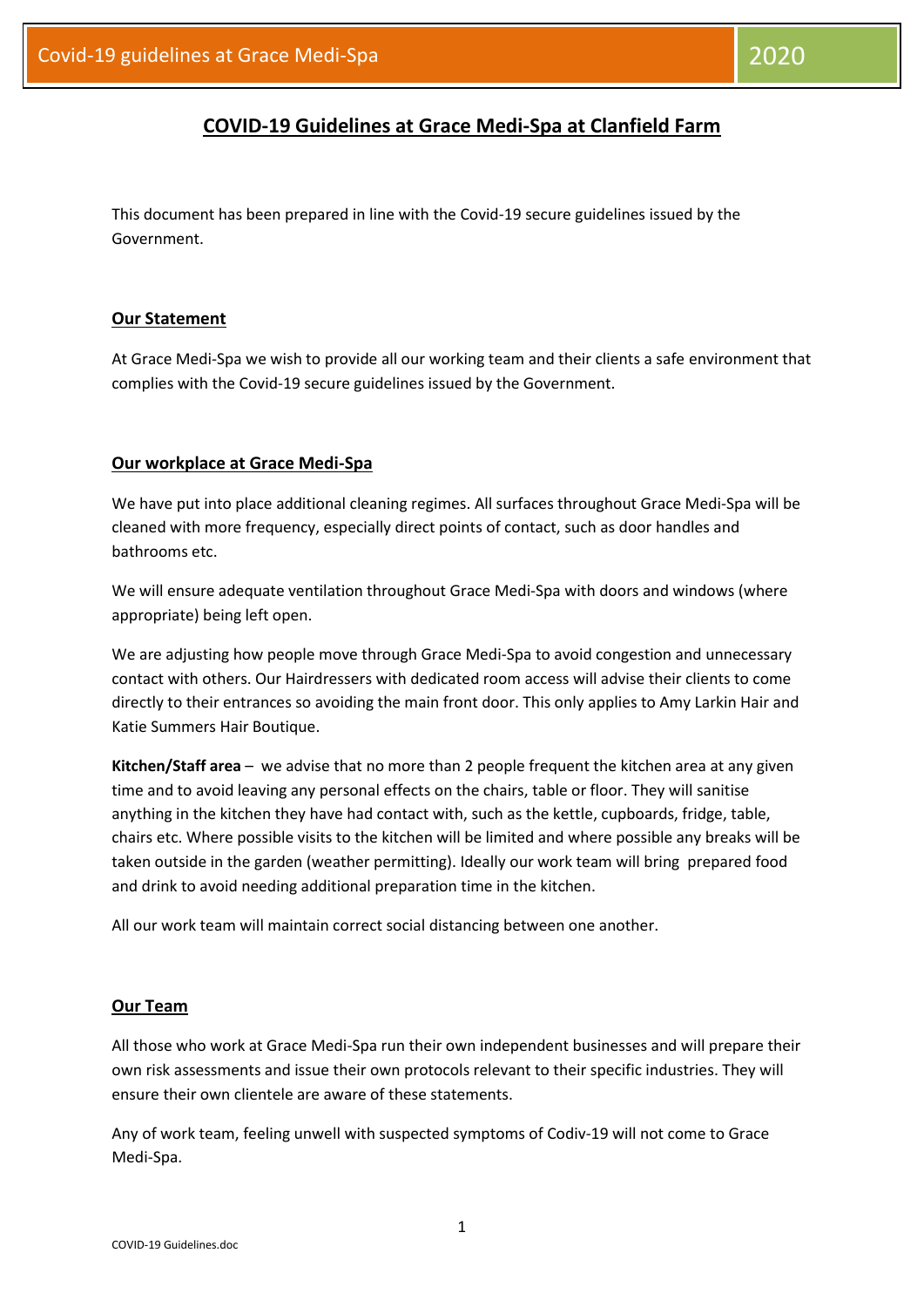## **Our Treatments**

At Grace Medi-Spa we provide 'close contact' services. Some of our work team will also be 'front facing.' This means that they will predominantly not be able to maintain recommended social distancing within the course of their work. Therefore our work team will be taking mitigating actions as advised for their own specific treatments. This will probably include the use of PPE (personal protective equipment). PPE may include;

The use of a clear wrap-around face shield.

The use of a face mask.

The use of disposable aprons and disposable gloves.

There may be clear screens between the therapist and client, such as for nail treatments.

PPE will be replaced after every client (or if designed to be reusable it will be thoroughly sanitised)

(Clients may be asked to wear a face mask, either a disposable will be provided or they may be asked to bring their own).

All our work team will aim to keep their treatment times as short as is possible.

All our work team will not encourage unnecessary talking and will keep any background music to a minimum to avoid the need to raise voices (as this causes a greater amount of respiratory droplets).

For our work team who may have more than 1 client in attendance at any time (such as hairdressing) the number of clients will be restricted in order to ensure a minimum of a 2 metre distance between clients.

All our work team will allow sufficient time between appointments to allow for thorough sanitising of their rooms, couches, trollies, sinks, surfaces etc.

Disposable, single-use equipment will be used wherever possible.

All our work team will be increasing their own frequency of hand-washing.

#### **Client Arrival and Reception**

We ask that no client attends Grace Medi-Spa if they are not feeling well.

All clients will be asked to wait outside in the carpark in their cars until they receive a text message or call from their therapist/stylist who will open the front door, greet them and escort them directly to their treatment area.

The exception will be the clients attending Amy Larkin Hair or Katie Summer Hair Boutique as these two businesses have their own dedicated entrances. Clients will need to check with Amy and Katie for their arrival instructions.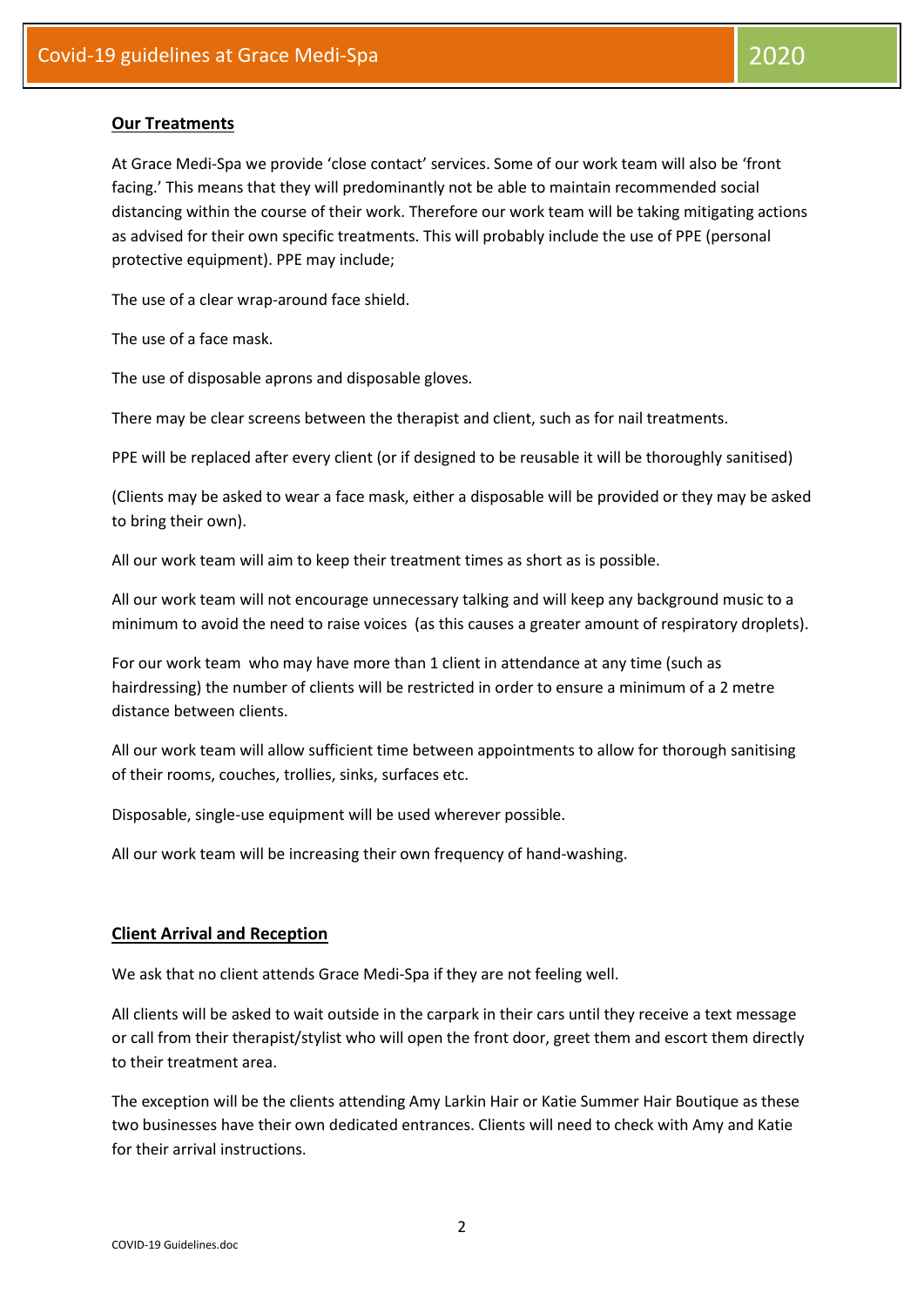The main reception area will be closed. There will be no reading material provided (such as magazines) and no refreshment area.

Our work team will be working strictly to an appointment-only system.

Should anyone require information or wish to book an appointment they may call the appropriate business directly or call the main reception number on 02392 599199.

Upon arrival all clients will be asked Covid-19 related questions. Clients may also be asked such questions prior to their appointments.

Such questions may include the following; (These questions may be asked verbally or they may appear on a typed sheet that each client will be asked to sign).

- Have you recently been diagnosed with Covid-19?
- Do you feel well at the moment?
- Do you have the onset of a new and continuous cough?
- Do you have a high temperature?
- Have you recently developed a difficulty in breathing?
- Do you have flu-like symptoms?
- Have you noticed a loss or change in your normal sense of taste or smell?
- Have you been in contact with someone suffering with Covid-19 in the past 2 weeks?

If the answer to any of these questions is YES then the therapist/stylist reserves the right to refuse treatment and entry to Grace Medi-Spa. They will advise the client to return home and self-isolate.

We also ask clients that if they begin to show symptoms of Covid-19 within 2 weeks following their visit that they will contact their therapist/stylist.

Some of our work team may also choose to use an IR non-contact forehead thermometer to check a client's temperature before allowing them into Grace Medi-Spa.

## **We ask of our Clients**

Please avoid attending your appointment with excess bags, such as shopping bags or unnecessary personal effects.

Please attend by yourself. If someone has to wait for you then please ask them to wait in a car or in the carpark. If you attend with children pleased discuss this with your therapist/stylist prior to the appointment. Children must stay in the same treatment area at all times, be fully supervised and maintain correct social distancing.

We will ask our clients to use hand sanitiser (which we can provide) or the hand washing facilities as they enter Grace Medi-Spa.